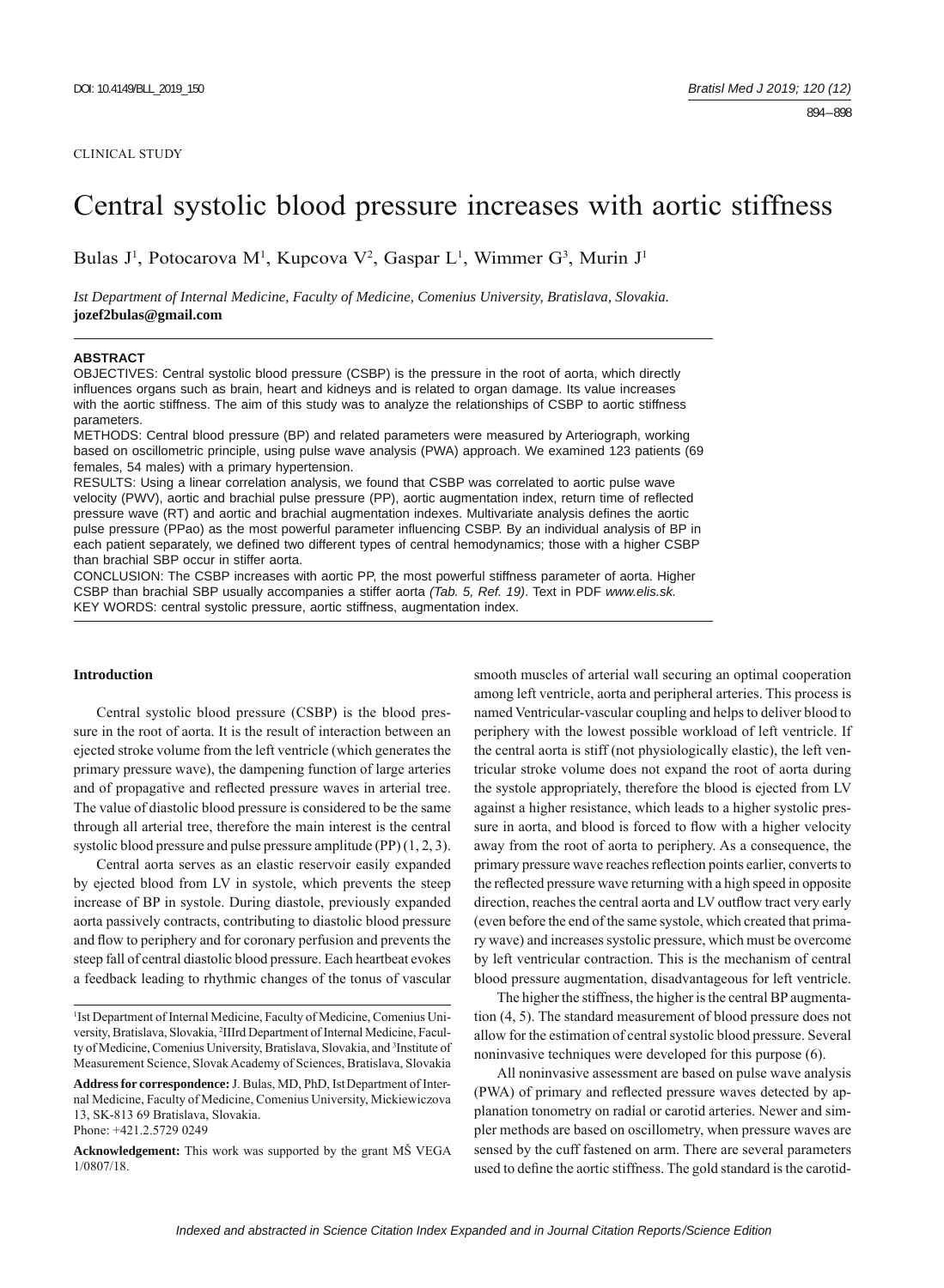|                              | All patients     | Males            | Females          |               |
|------------------------------|------------------|------------------|------------------|---------------|
| Number of patients (n)       | 123              | 54               | 69               | n/a           |
| Age (years)                  | $63.4 \pm 12.1$  | $58.4 \pm 12.9$  | $67.4 \pm 9.9$   | < 0.001       |
| Height (cm)                  | $169.7 \pm 10.0$ | $178.4 \pm 6.6$  | $162.8 \pm 6.0$  | < 0.001       |
| Weight (kg)                  | $81.7 \pm 16.3$  | $92.2 \pm 14.1$  | $73.4 \pm 12.7$  | < 0.001       |
| $BMI$ (kg/m <sup>2</sup> )   | $28.02\pm4.2$    | $28.9 \pm 3.8$   | $27.7 + 4.4$     | $=0.097$ (NS) |
| $BSA(m^2)$                   | $1.9 \pm 0.2$    | $2.1 \pm 0.2$    | $1.8 \pm 0.2$    | < 0.001       |
| Brachial systolic BP (mmHg)  | $131.1 \pm 13.0$ | $131.5 \pm 13.6$ | $130.9 \pm 12.6$ | $=0.804$ (NS) |
| Brachial diastolic BP (mmHg) | $80.6 \pm 8.4$   | $82.3 \pm 9.4$   | $79.3 \pm 7.5$   | $=0.016$      |
| PP brachial (mmHg)           | $50.6 \pm 11.9$  | $49.2 \pm 12.8$  | $51.6 \pm 11.2$  | $=0.291$ (NS) |
| HR (pulses/minute)           | $67.2 \pm 9.1$   | $68.1 \pm 9.1$   | $66.6 \pm 9.1$   | $=0.352$ (NS) |

#### **Tab. 1. Basic characteristics of our cohort.**

-femoral pulse wave velocity, (cfPWV), another is the pulse pressure (PP) in aorta and brachial PP, the return time (RT) of pulse wave from periphery back to the ascending aorta. Also aortic and brachial augmentation indexes (AIx-ao, AIx-brach) are used (7).

Although the routine clinical use of CSBP measurement is under debate, a growing evidence of the prognostic significance of such an approach supports its implementation in practice in near future (8, 9).

#### **Objective of the study**

The aim of our work was to analyze the relationships between aortic stiffness and central systolic blood pressure in a group of treated hypertensive subjects and to evaluate the effect of different parameters of aortic stiffness on the level of CSBP.

## **Subjects and methods**

In this study, we analyzed data from 123 non-selected consecutive patients (69 females, 54 males) with a primary hypertension examined in our outpatient department during the consultation or during the follow-up visits. The inclusion criteria were primary hypertension, regular sinus rhythm, stable general health condition in the time of measurement, cooperation of patient and signing of the informed consent with the participation in this study. This study was approved by the University Hospital Ethical Committee. Basic characteristics of group examined are in the Table 1.

The invasively and noninvasively validated instrument, Arteriograph Tensiomed Ltd. (H-1103 Budapest, Hungary), was used to estimate the central BP (10, 11).

It works based on the oscillometric principle, using one cuff for both BP measurement and a waveform detection for the pressure wave analysis (single-point measurement approach) (12).

The cuff for BP and central hemodynamic evaluation was tightly fastened on the dominant arm above the elbow as recommended in the user's manual (13). Arteriograph User's Manual.

The pressure waves are automatically calibrated to absolute BP value using the brachial pressure measured by Arteriograph during the same measurement cycle (13).

One measurement cycle lasts 2 to 3 minutes. Patients were examined after 5 to 10 minutes of rest in the supine position. After fasting the cuff in the proper position on the arm, each measurement was automated and operator-independent, and the results

|                             |  | Tab. 2. Correlation between CSBP and aortic stiffness parameters in |  |
|-----------------------------|--|---------------------------------------------------------------------|--|
| the whole group of 123 pts. |  |                                                                     |  |

|                                                  | Mean value       | Spearman    |              |
|--------------------------------------------------|------------------|-------------|--------------|
| Stiffness parameter<br>correlated to CSBP        | of stiffness     | correlation |              |
|                                                  | parameter        | coefficient | p            |
|                                                  | evaluated        | rs          |              |
| Number of patients, N                            | 123              | N/A         | N/A          |
| Pulse Wave Velocity.<br>$PWV$ -ao $(m/s)$        | $9.3 \pm 1.6$    | 0.253       | $=0.005$     |
| Aortic Pulse pressure,<br>$PP$ -ao (mm $Hg$ )    | $51.2 \pm 10.9$  | 0.805       | ${}_{0.001}$ |
| Brachial Pulse Pressure,<br>$PP-branch (mmHg)$   | 52.17 $\pm$ 8.9  | 0.632       | < 0.001      |
| Aortic Augmentation index.<br>Aix-ao $(\% )$     | $32.62 \pm 11.7$ | 0.479       | < 0.001      |
| Brachial Augmentation index,<br>Aixbrach $(\% )$ | $-1.68 \pm 25.7$ | 0.456       | < 0.001      |
| Return time, RT (ms)                             | $112.37\pm20.3$  | $-0.318$    | < 0.001      |

of measurements depended solely on the measuring device. Arteriograph measures central systolic blood pressure (CSBP) from pressure wave analysis and derives several parameters of central hemodynamics and arterial stiffness, such as: aortic pulse wave velocity (PWV-ao), aortic pulse pressure (PP-ao), brachial pulse pressure (PP-brach), aortic augmentation index (Aix-ao), return time of reflected pressure wave (RT).

Data obtained were submitted to the standard statistical evaluation (IBM SPSS Statistics 23). For the testing of relationships between the selected parameters, we used Pearson and Spearman's correlation. Multivariate stepwise regression analysis was used for verifying a significant correlation of CSBP with stiffness parameters. The p value  $< 0.05$  was selected as the threshold for significant differences.

#### **Results**

#### *The whole group of 123 patients*

In the whole group (men and women together), the CSBP increased with a higher velocity of aortic pulse wave, PWV-ao. Nonparametric analysis showed a significant influence of PWV-Ao on CSBP (one-dimensional analysis, Spearman correlation coefficient r<sub>s</sub> = 0.253, p = 0.005).

Significant correlations were found also for Aortic pulse pressure (Pulse Pressure), PP-Ao) and brachial pulse pressure, PPbrach. A significant influence were found also for the value of aor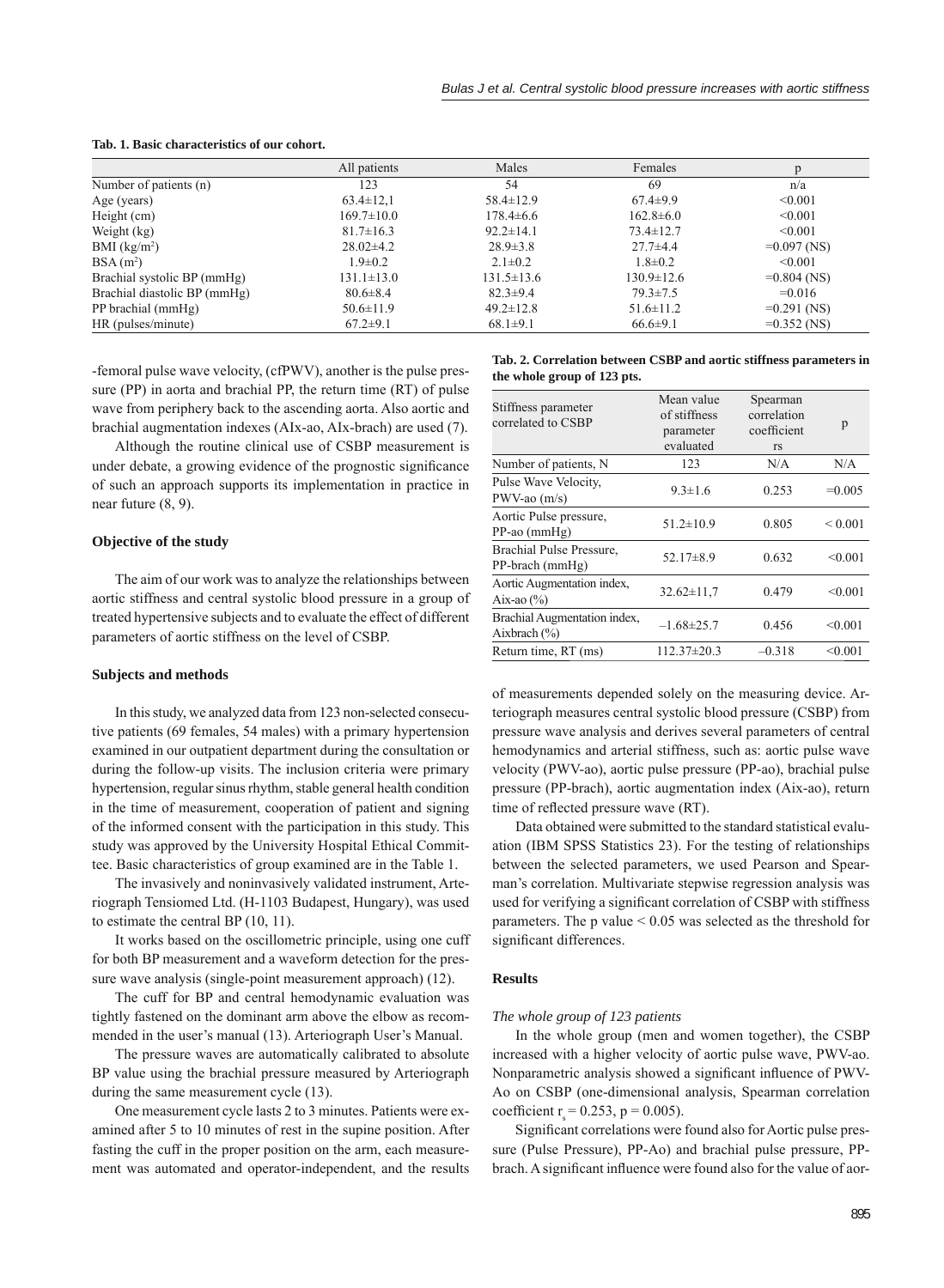894 – 898

#### **Tab. 3. Correlation of stiffness parameters to CSBP.**

|                                       | А                                                                        |                | B                                                                 |           |  |
|---------------------------------------|--------------------------------------------------------------------------|----------------|-------------------------------------------------------------------|-----------|--|
| Central systolic blood pressure, CSBP | Higher SBP-brach                                                         |                | Higher CSBP                                                       |           |  |
| correlation to stiffness parameters   | (Peripheral Amplification present)<br>Physiological VVC, Compliant aorta |                | (Central Augmentation increased)<br>Pathological VVC, Stiff aorta |           |  |
| Stiffness parameter for correlation   | Spearman Correlation coeff. r                                            |                | Spearman Correlation coeff. r                                     |           |  |
| n                                     | 60 pts $(49\%)$                                                          | N/A            | 63 pts $(51\%)$                                                   | N/A       |  |
| Pulse Wave Velocity, PWV-ao           | $= 0.133$                                                                | $= 0.311$ (NS) | $= 0.271$                                                         | $= 0.032$ |  |
| Aortic Pulse pressure, PP-ao          | $= 0.69$                                                                 | $\leq 0.001$   | $= 0.767$                                                         | < 0.001   |  |
| Brachial PP, PP-brach                 | $= 0.647$                                                                | $\leq 0.001$   | $= 0.843$                                                         | < 0.001   |  |
| Aortic Augmentation index, Aix-ao     | $= 0.14$                                                                 | $= 0.287$ (NS) | $= 0.767$                                                         | < 0.001   |  |
| Brachial Augmentation index, Aixbrach | $= 0.081$                                                                | $= 0.175$ (NS) | $= 0.473$                                                         | < 0.001   |  |
| Return time, RT                       | $=-0.177$                                                                | $= 0.175$ (NS) | $=-0.306$                                                         | $= 0.015$ |  |

VVC, ventricular-Vascular Coupling

A. Correlations in the group with a higher brachial systolic pressure, SBP-brach than central one. (Physiological Ventricular-Vascular coupling; Peripheral pressure amplification present)

B. Correlations in the group with a higher central systolic pressure CSBP, than brachial one. (Non-physiological Ventricular-Vascular coupling; Central pressure augmentation increased).

**Tab. 4. Comparison of stiffness parameters between the group with a higher SBP-brach against the group with a higher CSBP; (physiological Ventricular-Vascular coupling and non-physiological Ventricular-Vascular coupling.**

|                                           | Higher SBP-brach                   | Higher CSBP.                     |               |
|-------------------------------------------|------------------------------------|----------------------------------|---------------|
|                                           | (Peripheral amplification present) | (Central augmentation increased) |               |
|                                           | Physiologic VVC                    | Pathological VVC                 |               |
| Pulse Wave Velocity, PWV-ao (m/s)         | $9.3 \pm 1.6$                      | $9.9 \pm 1.7$                    | $=0.015$      |
| Aortic Pulse pressure, PP-ao (mmHg)       | $45.67\pm8.3$                      | $56.6 \pm 10.4$                  | < 0.001       |
| Brachial PP, PP-brach (mmHg)              | $52.46 \pm 9.4$                    | $51.9 \pm 8.5$                   | $=0.719$ (NS) |
| Aortic Augmentation index, Aix-ao (%)     | $23.1 \pm 7.4$                     | $41.7\pm 6.8$                    | $\leq 0.001$  |
| Brachial Augmentation index, Aixbrach (%) | $-22.9 \pm 17.3$                   | $+18.6 \pm 12.6$                 | < 0.001       |
| Return time, RT (ms)                      | $119.9 \pm 19.9$                   | $105.2 \pm 18.2$                 | < 0.001       |
|                                           |                                    |                                  |               |

VVC, ventricular-vascular coupling

tic augmentation index, Aix-ao, and brachial augmentation index, Aix-brach and a return time (RT) of the reflected pressure wave. We could see that all stiffness parameters significantly affected the value of central systolic blood pressure. Details are in Table 2.

## *Peripheral amplification and central augmentation of systolic blood pressure*

On the basis of the difference in the absolute values between central and peripheral systolic blood pressures, we divided the patients into two groups with strikingly different central hemodynamics.

## *A. Higher brachial systolic pressure (SBP-brach) than central systolic blood pressure (CSBP).*

The first group with a higher brachial systolic pressure, SBPbrach than CSBP, where the peripheral amplification was obviously well present, which is a sign of a compliant aorta and physiological ventricular-vascular coupling function. This cohort consisted of 60 patients (49 % from 123 patients). The Spearman correlation coefficient for nonparametric analysis was highest for a pulse pressure in aorta, PP-ao and was highly significant ( $r_s = 0.69$ , p  $< 0.001$ ) (Tab. 3).

## *B. The second group -higher CSBP than brachial SBP; (63 pts, 51 % from whole group)*

These patients have hemodynamics with a strong central systolic augmentation, which is the sign of non-optimal ventricular-

vascular coupling and stiff aorta. This type of blood pressure difference is sometimes named as missing peripheral amplification, or in another words, patients with pathologically increased central systolic augmentation, suggesting a stiff aorta.

The correlation coefficient for CSBP dependence on PP-ao was also highly significant ( $r_s = 0.767$ ,  $p < 0.001$ ), for details (Tab. 3).

We can see, that in patients with compliant aorta, only aortic and brachial PP significantly correlated with CSBP. In patients with stiff aorta, all evaluated parameters significantly correlated with CSBP.

In Table 4 we can see the changes of the mean values of stiffness parameters after splitting the entire cohort into two subgroups according to a higher CSBP or a higher brachial SBP.

## *Multivariate analysis*

To test the impact of parameters on CSBP values, a multidimensional linear regression model was used. The reverse method for parameters selection was applied. The analysis started from the full model with all possible explanatory variables. Based on the multivariate statistical methods, a significance of each parameter (regression coefficient) defined in the tested model was estimated. Subsequently, a parameter with the highest p-value greater than the given significance level ( $p = 0.1$ ) was dropped from the model. In the second step, a submodel with all other parameters except of the one excluded in previous step, was tested in the same way as before. The procedure was repeated until only statistically significant parameters remained.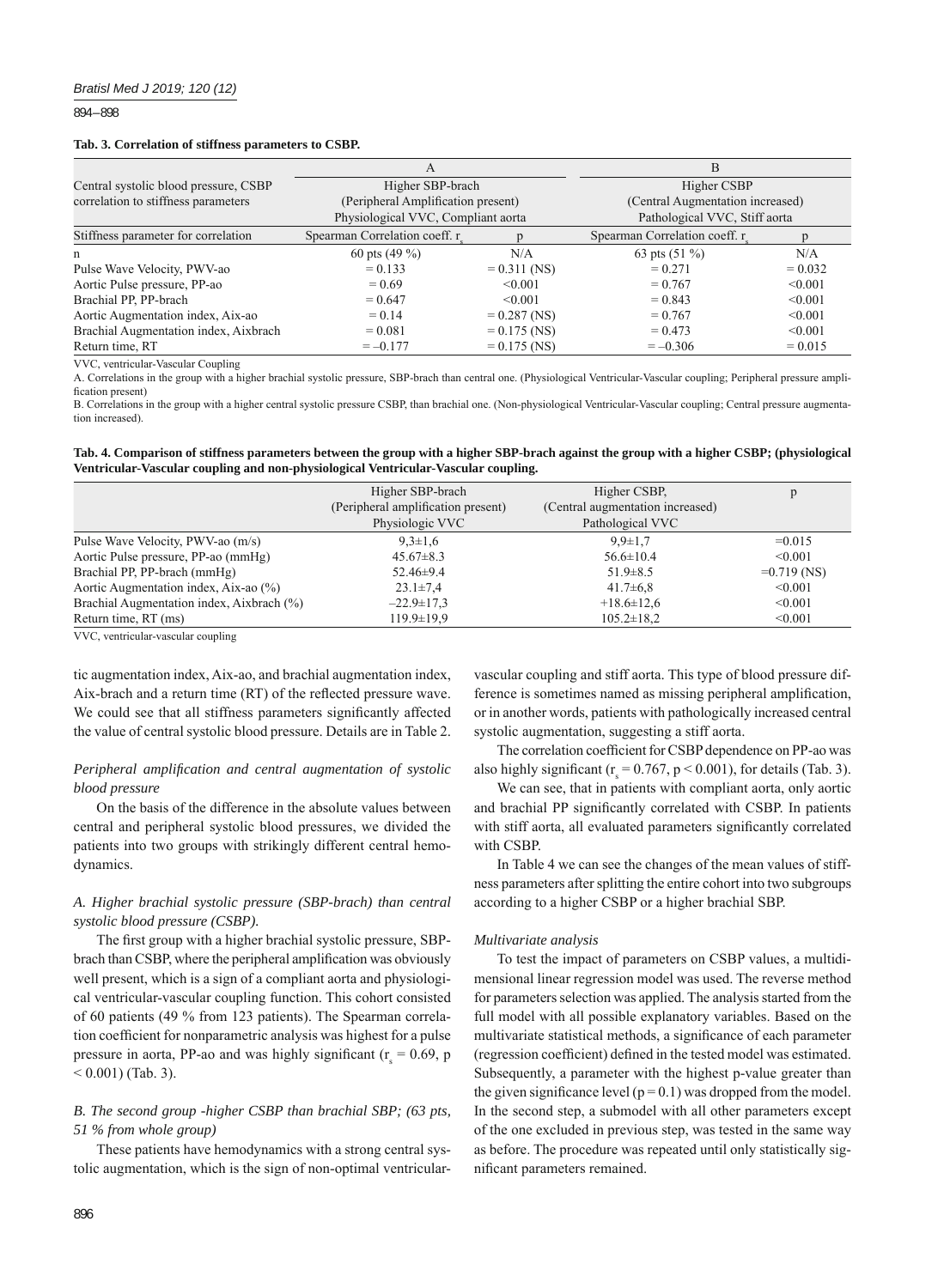| Multivariate analysis- Correlation of CSBP  | $\mathbf n$ | Most significant stiffness parameter | Correlation coefficient B |           |
|---------------------------------------------|-------------|--------------------------------------|---------------------------|-----------|
| with stiffness parameters                   |             |                                      |                           |           |
| All patients                                | 123         | Pulse Pressure in Aorta, PP-ao       | $\beta = 0.987$           | $=0.0007$ |
| Higher Brachial SBP                         | 60          |                                      |                           |           |
| Physiological Ventricular-Vascular Coupling |             | Pulse Pressure in Aorta, PP-ao       | $\beta = 0.224$           | $= 0.044$ |
| (Peripheral SBP amplification present)      |             |                                      |                           |           |
| Higher Central SBP                          |             |                                      |                           |           |
| Pathological Ventricular-Vascular Coupling  | 63          | Pulse Pressure in Aorta, PP-ao       | $\beta = 1.723$           | < 0.001   |
| (Central SBP augmentation increased)        |             |                                      |                           |           |

**Tab. 5. Multivariate analysis. Correlation of Central Systolic BP with stiffness parameters.**

Using a multidimensional linear regression model, we found that aortic pulse pressure, PP-Ao, had the strongest influence on CSBP in the whole group of 123 pts. The regression coefficient (beta)  $\beta$  = 0.987, p = 0.007. Other parameters were indicated as nonsignificant.

Moreover, using a multidimensional linear regression model on the subgroup of 60 patients with a higher brachial systolic blood pressure, SBP-brach than the central one, we revealed that the strongest effect on CSBP had the aortic pulse pressure, PP-ao. The regression coefficient (beta)  $\beta = 0.224$ , p = 0.044. Other parameters were indicated as nonsignificant. Likewise in the 63 pts set, with a higher central systolic blood pressure, CSBP, than the brachial one, we found that the strongest effect on CSBP had PP-Ao. The regression coefficient (beta)  $\beta = 1.723$ , p < 0.001. Other parameters were indicated as nonsignificant (Tab. 5).

Resulting from the multivariate analysis, PP-ao showed to be as the strongest parameter affecting CSBP in whole group as well as in both subgroups A and B.

## **Discussion**

The interest of clinicians to central hemodynamics increased after the results of CAFE study in 2006 were released, where authors explained the difference in cardiovascular outcome of treated hypertensive patients by a difference in the achieved central systolic blood pressure (7, 15).

The relationships between the brachial and central systolic pressure are very complex and are subjects to many influences (16). The cohort of our patients was non-homogenous (details in Table 1) what might influence the results, but our aim was to concentrate on the resulting central systolic blood pressure and aortic stiffness parameters as a part of patients characteristics. Aortic stiffness is very substantial and powerful parameter influencing blood pressure and central hemodynamics as reported in many papers (6, 12, 14). The aim of our work was to compare several stiffness parameters with different strength or influence on central hemodynamics. The Aortic Pulse Wave velocity (PWV) is considered the gold standard for a definition of stiffness  $(3, 6)$ . Its influence on CSBP in our group of patients was found as relatively high, with the correlation coefficient ( $r = 0.253$ ) and a high level of significance ( $p = 0.005$ ).

Aortic and brachial PP are closely bound to brachial and central pressures and to target organ damage (17), therefore we supposed a tight correlation of pulse pressure to CSBP.

Firstly, we evaluated the whole group together, all 123 patients, and found a significant correlation of each single stiffness parameter to central pressure. Details in Table 2.

When we evaluated the central and brachial pressures individually, in each patient separately we found that whole group was splitting into two patterns. First subgroup had the central blood pressure lower then the brachial one, which was in agreement with the prevailing opinion in literature. The proportion of these patients was 49 % from 123 persons.

The second subgroup, 51 % from 123 persons, had their central systolic BP higher than the brachial one. This finding is in discrepancy with the prevailing opinion, that brachial blood pressure should be higher because of peripheral amplification by summation of primary and secondary pressure waves meeting on the periphery (14). After the analysis of these two cohorts, we found different central hemodynamics characteristics, namely in the parameters of stiffness.

The subgroup with a higher brachial systolic pressure then the central one (with physiological ventricular-vascular coupling and elastic aorta), retained s significant correlation of stiffness to CSBP only for central and brachial PP after statistical evaluation (Tab. 3A).

The second subgroup had a higher central than brachial SBP (it means the patients had stiff aorta and non-physiological ventricular-vascular coupling function). This finding was in contrast to current opinion presented in literature (14). The proportion of patients with a higher central than brachial BP in our cohort was 51 % of 123 patients. In this subgroup, after a statistical reevaluation, all stiffness parameters remained to correlate significantly with CSBP, not only brachial PP and aortic PP (Tab. 3B). This type of results, when CSBP is higher than Brach-SBP, is practically not presented in literature. The reason may be fact that patients are evaluated only as the whole cohort and important individual details remain hiden in global mean values.

In Table 4, we can see changes in the mean values of stiffness parameters after splitting the entire cohort into subgroups. It is notable, how the original values from the whole cohort (for comparison see Table 2) were subdivided into two columns, with an increasing extrema for stiffness in the subgroup with stiffer aorta.

Brazilian authors (18) in the set of 260 patients had measured systolic pressure in the aorta during catheterization. All patients over 50 years of age (208 patients), had a higher central systolic pressure than the brachial systolic pressure, which was measured oscillometrically. Blood pressure amplitude (PP) was also higher than on brachial artery. Such publication with a finding of higher